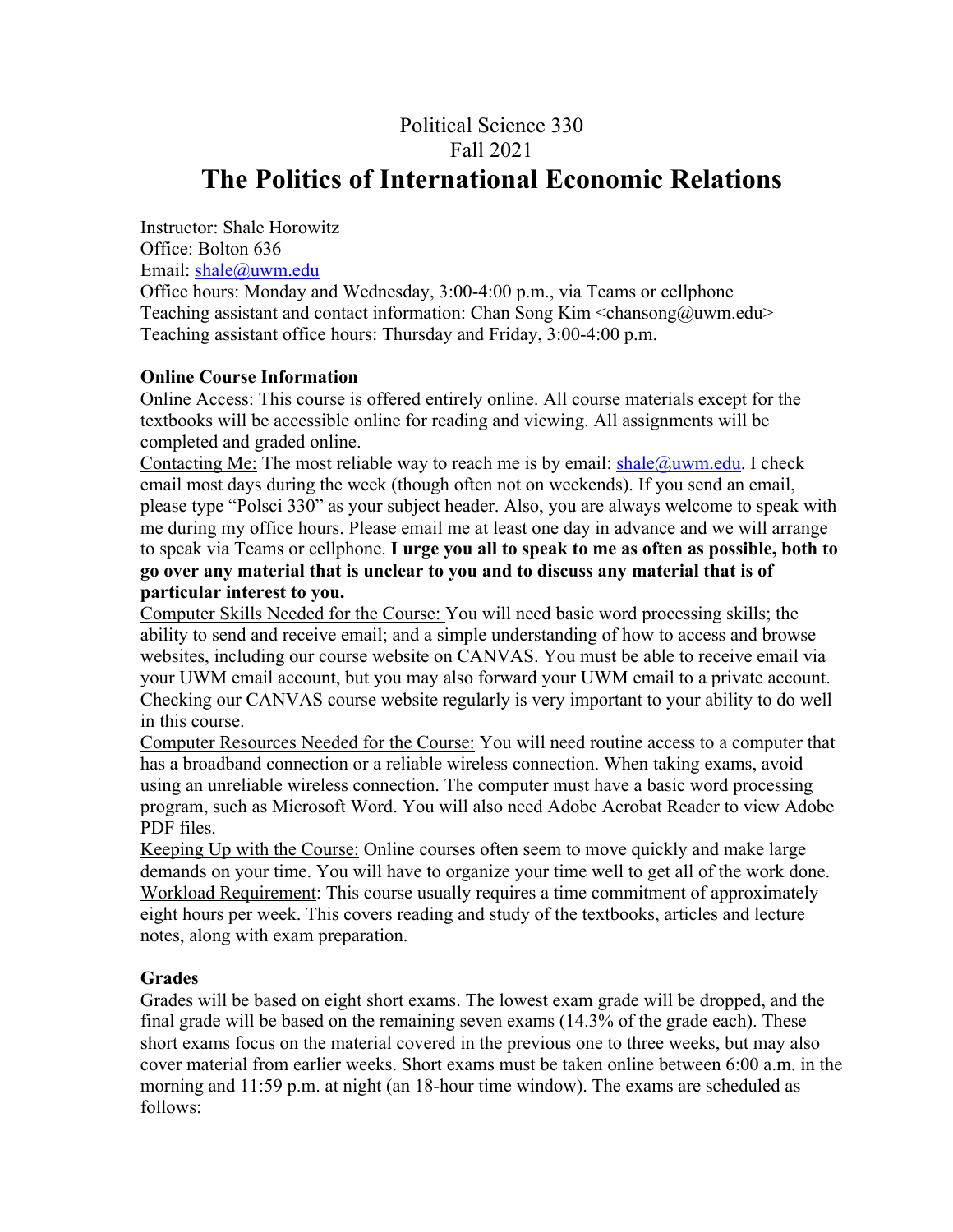- Tuesday, September 7, 6:00 a.m.-11:59 p.m.
- Tuesday, September 21, 6:00 a.m.  $-11:59$  p.m.
- Tuesday, October 12,  $6:00$  a.m.  $-11:59$  p.m.
- Tuesday, October 19, 6:00 a.m. $-11:59$  p.m.
- Tuesday, November 2,  $6:00$  a.m.  $-11:59$  p.m.
- Tuesday, November 16, 6:00 a.m.-11:59 p.m.
- Tuesday, November 30, 6:00 a.m.  $-11:59$  p.m.
- Thursday, December 16, 6:00 a.m.  $-11:59$  p.m.

No make-up exams will be given. If there is a medical emergency, documented by a written excuse from a health care provider, an exam may be dropped. In this case, the grade will be calculated based on the other seven exams taken.

You will take the exams online in a timed format. You will have a set amount of time—usually 35 minutes—to take an exam. You must complete the exam in that amount of time. Late exams may still be submitted, but will receive lower grades. Once you start an exam, you must finish it—there is no starting an exam, exiting, and coming back to it at another time. Each exam may only be taken one time. Each of the eight short exams will consist of one multi-part essay question. To avoid losing your work while you are writing, you should write up your essay in your word-processing program, and then copy-and-paste it into the CANVAS exam window. Once you have pasted in your essay answer, be sure to click on the relevant CANVAS icons to save your work and then to submit your answer.

Grades will be assigned on a 0-4.0 scale. These equate to letter grades as follows:

- $\bullet$  A = 4
- $A = 3.67$
- $B+=3.33$
- $\bullet$  B = 3
- $B = 2.67$
- $C+ = 2.33$
- $\bullet$   $C = 2$
- $C = 1.67$
- $D+=1.33$
- $\bullet$  D = 1
- $D = 0.67$
- $\bullet \quad F = 0$

Exam grades will usually be posted on CANVAS, usually within one week after exams are taken. Students with questions about their grades should discuss them first (via email or phone) with the Teaching Assistant. If any issues remain unresolved, students should then contact me. Final course grades will be posted on PAWS.

Students are responsible to complete and represent their work honestly, to cite sources appropriately, and to respect others' academic endeavors. Students must use their own words in completing exams. (Quotations should also not be used.) Copying-and-pasting from other sources, including course content materials, will result in a failing grade.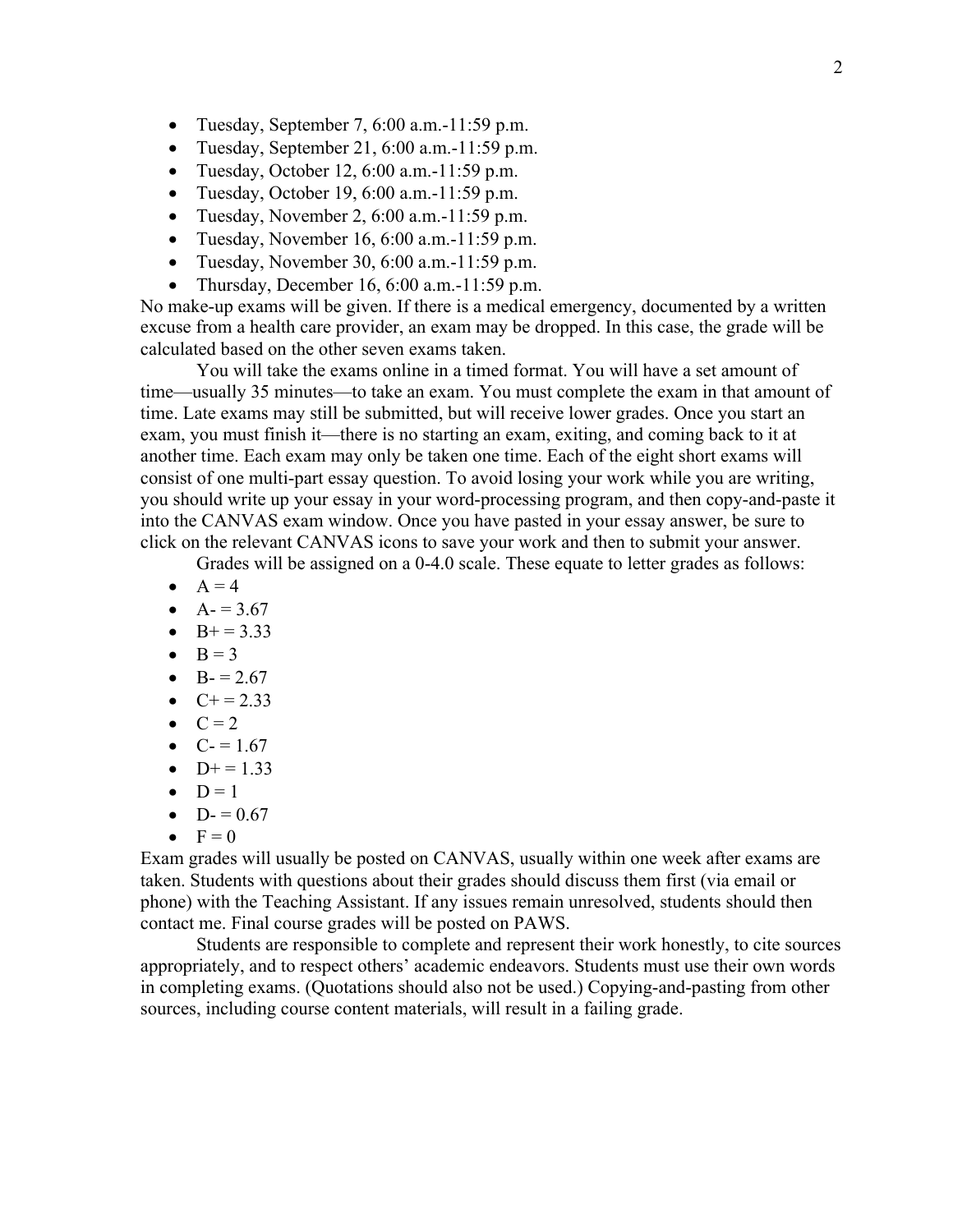#### **Course Description**

Following a brief introduction to economic policymaking in general, the course is divided into five main parts. The first part examines the modern history of the international trading system. We begin with a brief introduction to the theory of international trade. We then examine how and why the trade policies of the world's major economies have evolved in various ways over the last 150 years. Next, we look at how U.S. trade policy evolved after World War II. Both for the international system as a whole and for the U.S., why has there been so much variation over time between free trade and protectionism? We will examine the impact of economic interest group coalitions, economic ideologies, political institutions, and national military security interests.

The second part surveys some basic features of the international economy. We first look at the workings of international finance. What are the sources of international financial crises? What are the possible responses to such crises? How do macroeconomic and exchange rate policies influence international trade and investment flows? The possibilities are illustrated through a historical survey of change in the international monetary system. Next, we look at multinational corporations (MNCs). What explains the development of MNCs? How have MNCs affected the international development process?

The next parts turn to recent and current issues in the international economy, both in the developed (rich) and developing (poor) parts of the world. How and why did most of Western Europe come to adopt a common currency, the Euro? What are the strengths and weaknesses of Europe's monetary integration? What explains the "Euro Crisis" that has unfolded since 2008?

What is the state of trade relations among the largest developed economies? What about China? Will trade continue to become freer, or will there be a relapse into separate, more protectionist trade regions or blocs? Will the U.S. and other important economies such as Japan, India and Australia—increasingly "decouple" from China? How far is such an economic separation likely to go, and how will it affect the rest of the international economy?

What explains why some regions of the developing world, particularly East and Southeast Asia, have had much higher rates of economic growth than others? Are recent policies and development patterns in the post-communist countries most similar to those in any other regions, such as East Asia or Latin America? As a case study, we examine the causes and consequences of the 1997-1999 international financial crises in Southeast and East Asia, Latin America, and post-communist Europe. This episode illustrates the diversity of economic conditions, political systems, and policy responses across the developing world.

The last part of the course analyzes the role of economic trends in bringing about the collapse of the Soviet Union and the end of the Cold War. How did economic trends interact with other factors—such as Soviet institutions, ideology, and leadership, U.S. government policies, or the revolutionary changes in computer and communications technologies—to bring about the collapse?

#### **Readings**

The following required books are available from online booksellers and from UWM's online bookstore < http://uwm.booksbyecampus.com/>:

I.M. Destler. (2005) *American Trade Politics*. Fourth edition. Washington, DC: Institute for International Economics. ISBN: 978-0-88132-382-5. New price: \$27.95. **E-book: \$9.99.** Also available at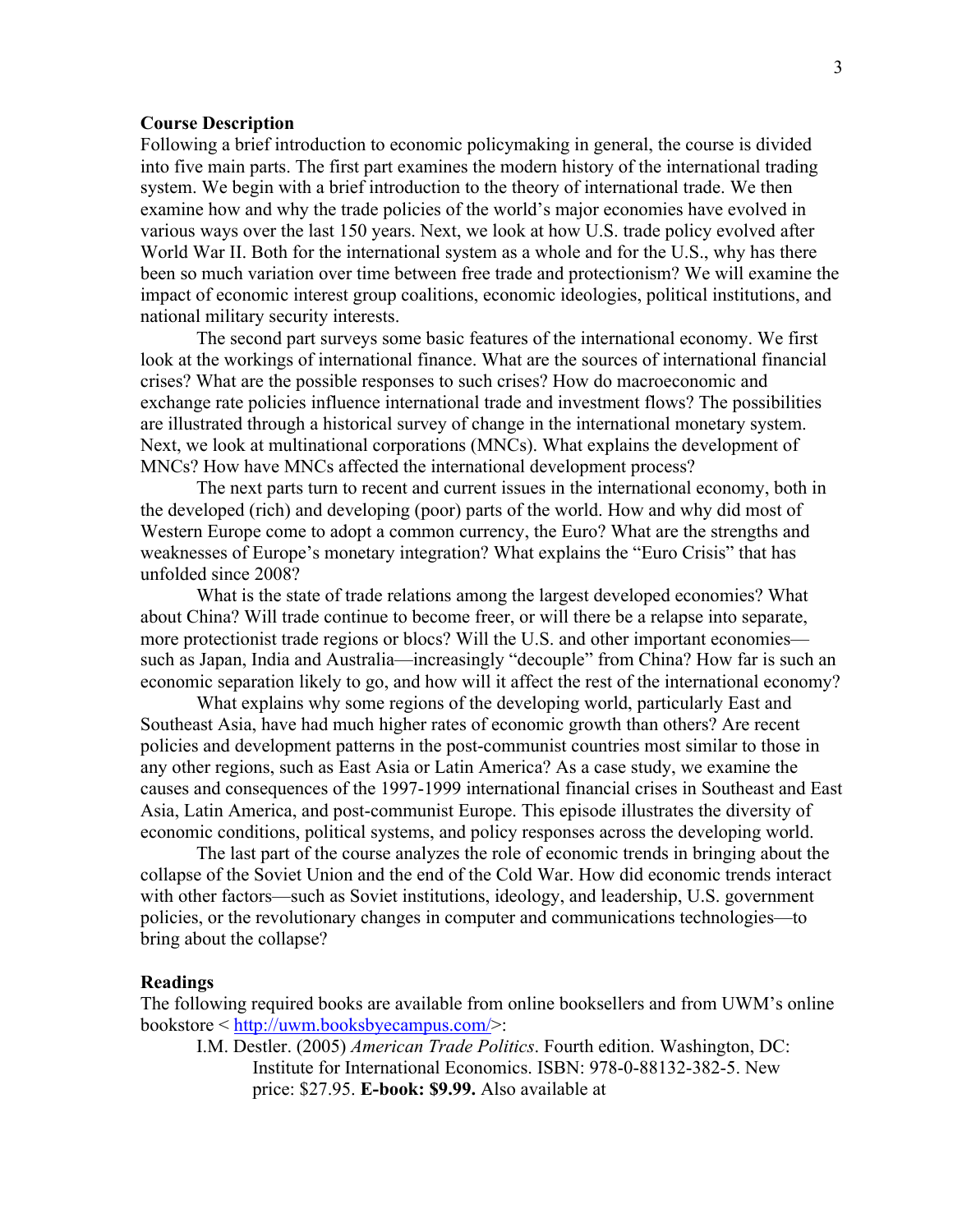http://cup.columbia.edu/book/a/9780881323825 and https://www.piie.com/bookstore/american-trade-politics-4th-edition.

Joan Edelman Spero and Jeffrey A. Hart. (2010) *The Politics of International Economic Relations*. Seventh edition. Boston, MA: Wadsworth Cengage. ISBN: 978-0-53460274-1. New price: \$199.95. **E-book accessible until February 5: \$39.99.** Also available at:

http://www.cengagebrain.com/shop/ISBN/9780534602741?cid=APL1

Other readings are available on the CANVAS course site.

# **Course and Exam Schedule**

After the exam times given below within each of the subject areas, the material to be covered for that exam time is also listed. Students will not be expected to know material to be covered after a given exam, but they should be ready to answer questions about all material covered through the given exam.

- Part I: Introduction to Economic Policy-Making. International Trade Theory. Trade Policy Responses to Economic Depressions and World Wars. U.S. Trade Policy since World War II.
- Weeks 1-2 (September 2-3, September 6-7): Introduction to Economic Policymaking. Models of International Trade. Explanations of Trade Policy.

Reading: Lecture Notes 1 ("Introduction to Economic Policymaking") and Lecture Notes 2 ("International Trade Policy"); Coughlin, Chrystal and Wood 2000; Frey 1984, Chapter 2; Rogowski 1987; Alt and Gilligan 1994.

**Short Exam #1 online:** 

**Tuesday, September 7, 6:00 a.m.-11:59 p.m. (All material for Week 1 is relevant for this exam. Above all, you should be able to explain the models of international trade; explain their implications for which economic interest groups are expected to support free trade or protection; and apply them to examples of countries with different factor endowments. Other material may also be covered.)**

Weeks 2-4 (September 8-September 21): The Great Depression of the Late Nineteenth Century: Trade Policy and Development of Political Regime Type. Trade Policy after the World Wars.

Reading: Lecture Notes 3 ("Trade Policy, 1873-1896") and Lecture Notes 4 ("The World Wars and Trade Policy"); reread Rogowski 1987; Rogowski 1990, pp. 38-49; Gourevitch 1977; Spero and Hart, pp. 1-4, 72-79; Horowitz 2004; Milward 1984, pp. 462-77, 491-502; Bhagwati 1988, 1-15, 37-42.

# **Short Exam #2 online:**

**Tuesday, September 21, 6:00 a.m.-11:59 p.m. (May cover any historical periods discussed, through the post-World War II period of the 1950s—including all readings for Weeks 2-4 (September 8-September 21). Above all, you should be able to apply the models of international trade to understand trade policies during the Great Depression of the late 19th century and after World War II. In your studying, pay especially close attention to the discussions of Germany and the United States. Other material may also be covered.)**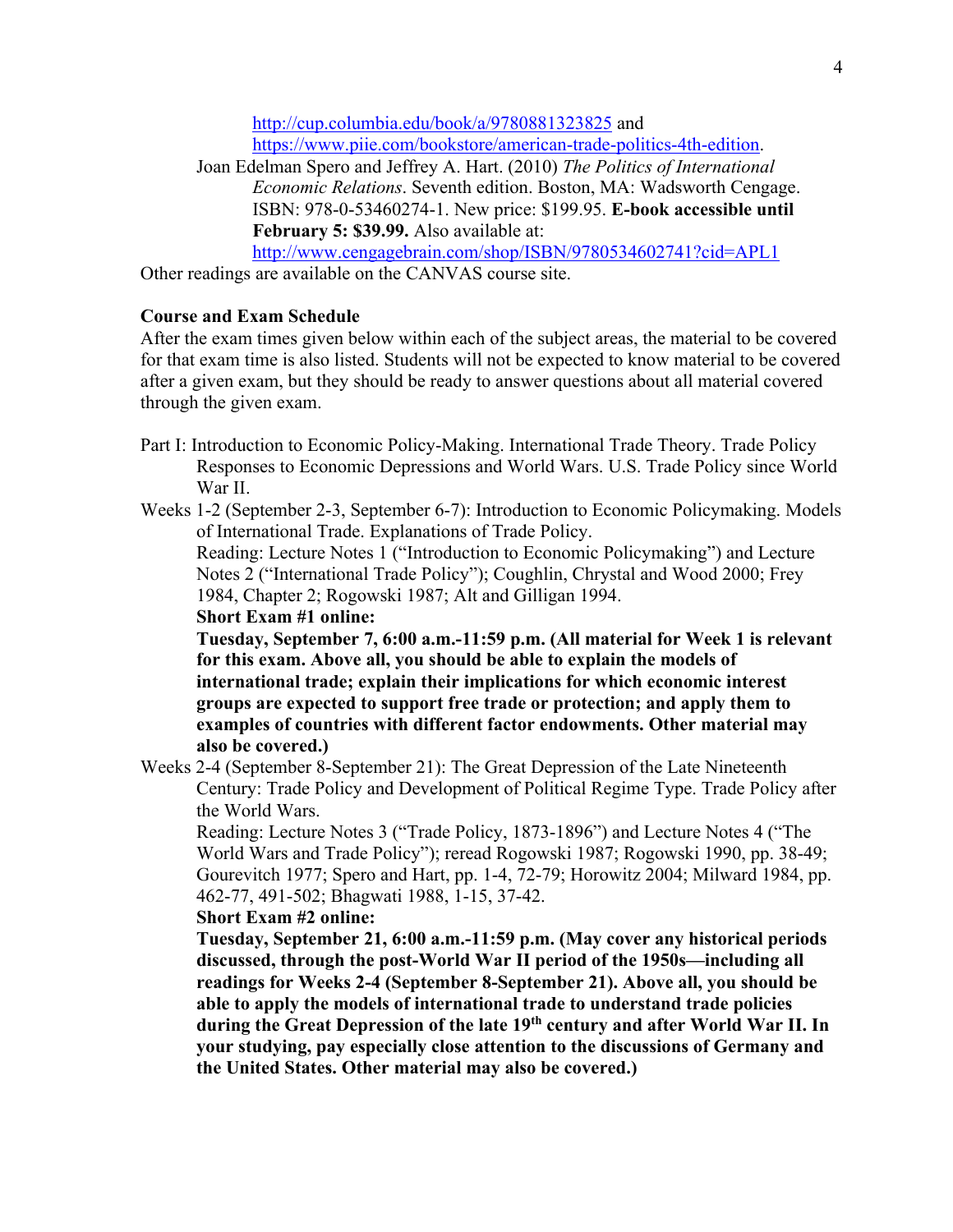*Study and discussion questions:* Is international trade good or bad? Is it preferable to the alternative of protection? Choose a country and discuss the costs and benefits of past or current levels of trade protection. Can international trade models help us to understand why some groups and not others oppose free trade?

Weeks 4-6 (September 22-October 8): U.S. Trade Policy since the 1960s. Responses to the Oil and Competitive Shocks of the 1970s and 1980s. Recent U.S. Trade Policy. Reading: Lecture Notes 5 ("U.S. Trade Policy"); Destler, Chapters 1-10; Bhagwati 1988, pp. 43-71; Spero and Hart, pp. 4-7, 72-97, 338-350.

Suggested reading: Irwin 2017, pp. 625-693.

**Short Exam #3 online:** 

**Tuesday, October 12, 6:00 a.m.-11: 59 p.m. (Covers all materials through Weeks 4-6 (September 22-October 8). Above all, you should be able to discuss the major factors that influenced U.S. trade policies from the 1970s onward; and to explain how these factors may be related to one another, and how they came together to produce U.S. trade policies. Other material may also be covered.)**

*Study and discussion questions*: What were the relative importance of economic interest groups and military security interests in determining the response to the oil shocks? Why was the response less protectionist than that following World War I and the Depression of the 1930s? What was the difference with the period after World War II? Which groups were the main opponents and proponents of the NAFTA agreement? How important was presidential leadership in making NAFTA possible? How were the second President Bush's trade policy goals and trade policies different from those of President Clinton? How about the goals and policies of Presidents Obama, Trump, and Biden? Should the U.S. link trade policy to other goals, such as improving labor conditions, environmental standards, and human rights in other countries? Choose an example of a protectionist U.S. industry, and discuss how successfully it has sought protection and how it justifies protection. Choose an example of a free-trading industry and discuss how it justifies free trade.

Part II: The International Monetary System and Multinational Corporations.

Week 7 (October 11-October 15): The Balance of Payments. Policy Responses to Financial Crises. Fixed vs. Floating Exchange Rate Monetary Regimes. The Evolution of the International Monetary System.

Reading: Lecture Notes 6 ("International Monetary Systems and Financial Policies"); Spero and Hart, pp. 12-42; Frieden 1994.

**Short Exam #4 online:** 

**Tuesday, October 19, 6:00 a.m.-11:59 p.m. (Covers all materials through Week 7. Above all, you should be able to explain how the five main policy responses to deteriorating international competitiveness work. Other material may also be covered.)**

*Study and discussion questions:* Is it desirable for governments to impose significant controls on international capital flows? Look into a particular example on the internet, such as Chile, Malaysia, Singapore, India, or China, and discuss the pros and cons.

Week 8 (October 18-October 22): Development of Multinational Corporations: Causes and Consequences.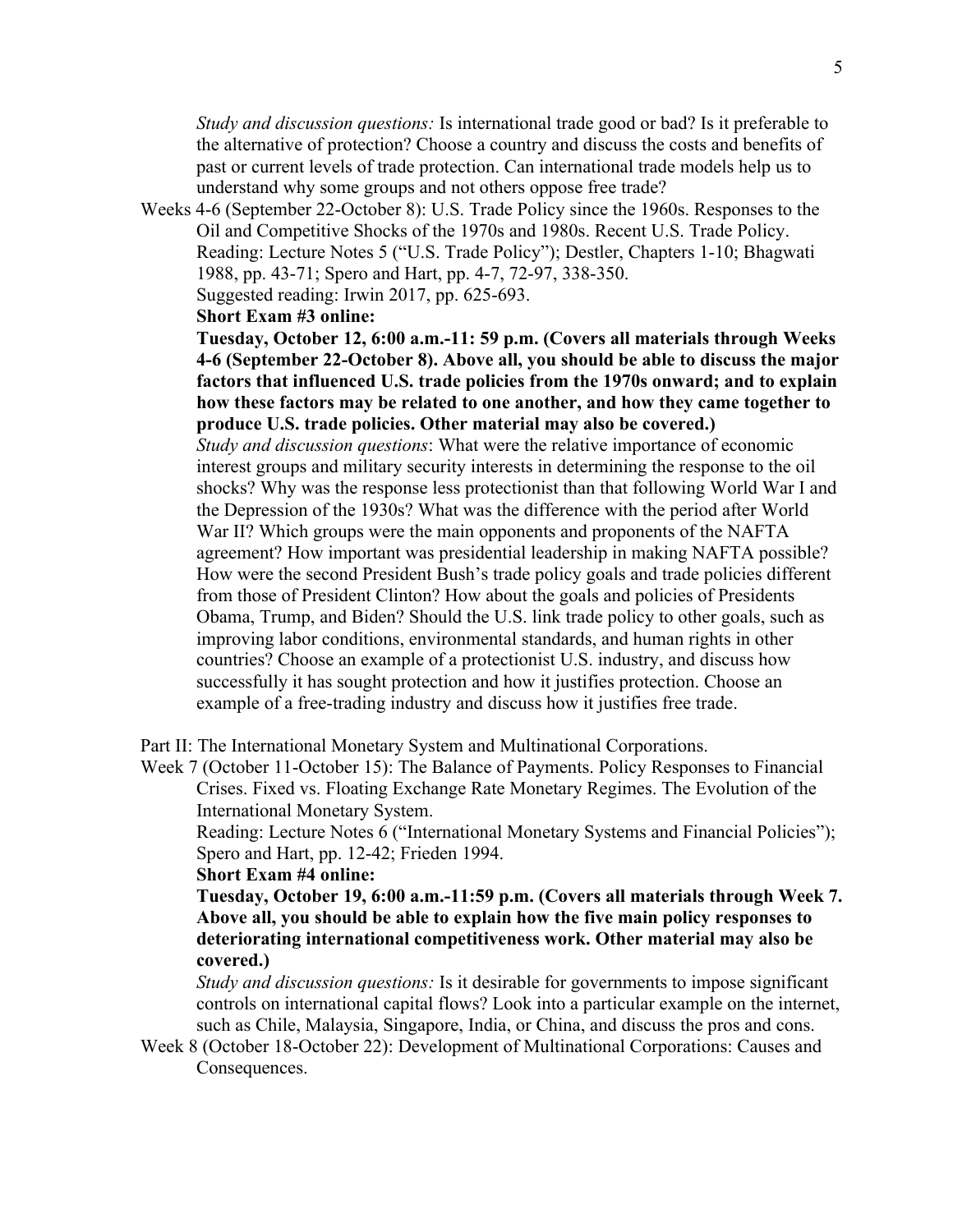Reading: Lecture Notes 7 ("Multinational Corporations"); Spero and Hart, Chapters 4, 8.

*Study and discussion questions:* Is direct foreign investment more or less desirable than the alternatives, i.e. less investment or more portfolio investment? What impact has foreign direct investment had in the U.S. and Mexico? Is more foreign investment in the U.S. and Mexico desirable? Why, in recent decades, has such a large share of foreign investment in the developing world gone to East and Southeast Asia? Why is there so much foreign investment occurring between developed (rich) countries? Choose an example of a country, and look into the ways in which foreign direct investment and multinational corporations are discussed in its mass media.

Part III: Financial and Trade Relations among the Rich Countries.

Week 9 (October 25- October 29): International Financial Relations. European Monetary Integration.

Reading: Lecture Notes 8 ("European Monetary Union"); Spero and Hart, pp. 7-11, 42-53; Feldstein 1997; Feldstein 2012.

### **Short Exam #5 online:**

**Tuesday, November 2, 6:00 a.m.-11:59 p.m. (Covers all materials through European monetary integration. You should be able to discuss what MNCs are, and why they develop; and explain some of the varying political attitudes and policy responses to MNCs, particularly in the developing world. You should be able to discuss what is involved when a European country adopts the Euro alongside other countries; what the main economic benefits and drawbacks are; and under what conditions the monetary union is likely to come under the most economic and political stress. Other material may also be covered.)** *Study and discussion questions:* Has the European Monetary Union (EMU) succeeded in increasing European competitiveness? Choose an EU country and summarize journalistic debates over how it has been affected by monetary union. Choose an EU country that has so far opted to keep its own currency—such as Denmark, Sweden, the United Kingdom, the Czech Republic or Poland—and summarize the debates about whether it should adopt the euro in the future. In the long run, will the EMU strengthen or weaken European integration? What does the global recession of 2008

show about the EMU's strengths and weaknesses?

Week 10 (November 1-November 5): Industrial Policies and Their Interaction. The Threat of Exclusive Regional Trading Blocs: Trade Relations between the U.S., EU, Japan, and China. The World Trade Organization.

Reading: Lecture Notes 9 ("Trade Relations among the Rich Countries"); Spero and Hart, pp. 98-116, and review the rest of Chapter 3; Weber and Zysman 1992. *Study and discussion questions:* Will the international economy collapse into two or more large, protectionist trading blocs, remain more or less as it is, or see increasingly free trade and capital flows? How has the EU's eastern enlargement affected its trade policy? How has NAFTA affected U.S. trade policy? Will new protectionist trade blocs form in East Asia, for example, around China, Japan, or both? If the U.S. and other important countries increasingly "decouple" from China, how will this affect the overall structure of the international trading system? Is preservation of national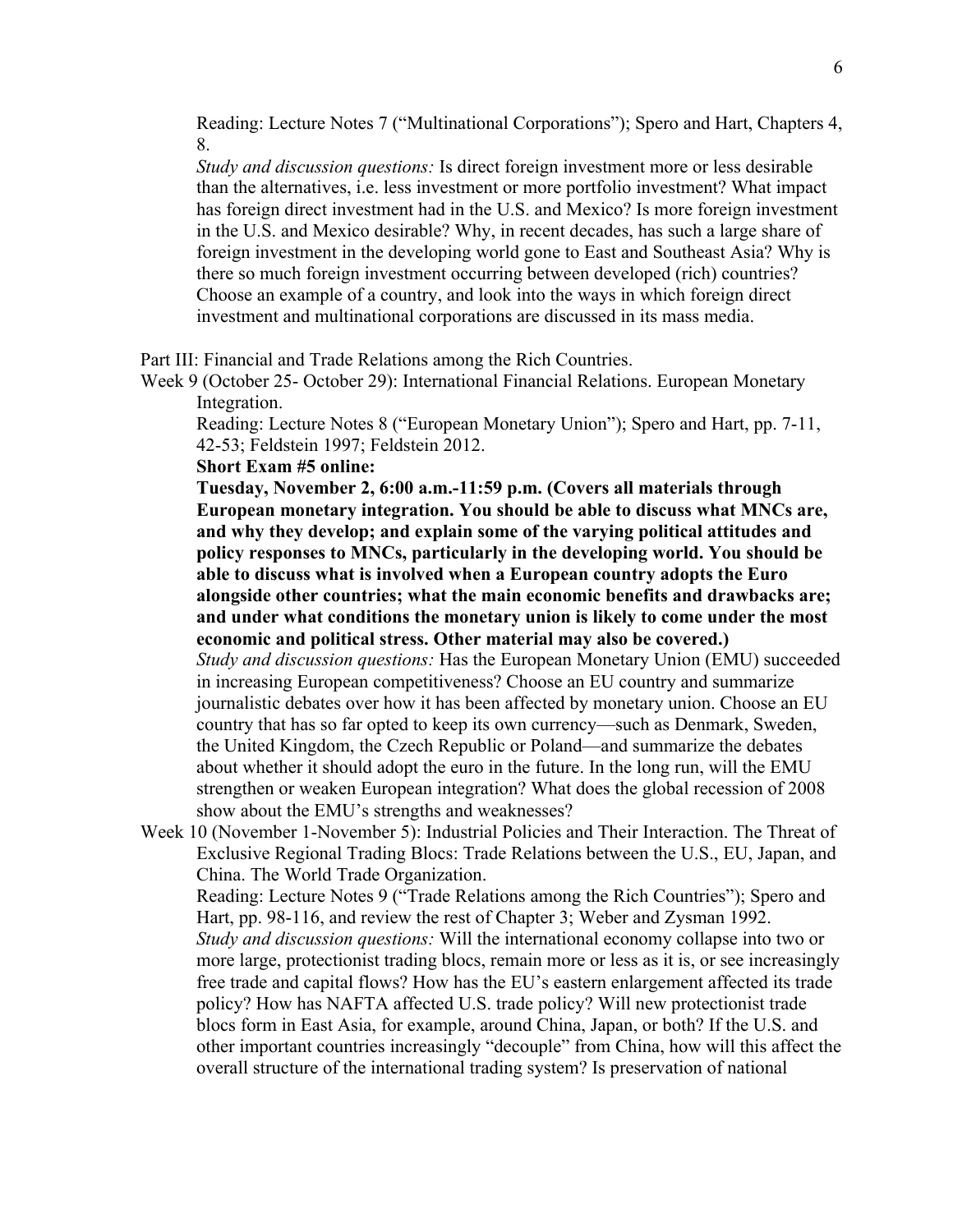culture a legitimate pretext for restricting trade in "cultural products" such as movies and television shows?

Part IV: Economic Development and Crisis Response Policies in the Developing World. Week 11 (November 8-12): Causes of Uneven Economic Development.

Reading: Lecture Notes 10 ("Economic Development"); Spero and Hart, Chapters 5- 7; Haggard 1991.

**Short Exam #6 online:** 

**Tuesday, November 16, 6:00 a.m.-11:59 p.m. (Covers all materials through causes of uneven economic development (Week 11). You should be able to discuss economic and military security motives for forming or avoiding exclusive regional trading blocs; and to be able to apply this reasoning to the question of why trading blocs may or may not form in various parts of the world, or why the United States and other countries may choose to "decouple" to some extent from China. You should be able to discuss the main causes of uneven economic development. Other material may also be covered.)**

*Study and discussion questions:* What explains why developing countries have had such different rates of economic growth? What types of factors are likely to explain why policies more or less favorable to growth are adopted? For example, why have East and Southeast Asian countries usually adopted policies more favorable to growth than Latin American countries? Pick an example of a more or less successful set of policies and try to explain why such policies were chosen.

Weeks 12-14 (November 15-November 30): Responses to the International Financial Crisis of 1997-1999 in Southeast and East Asia, Latin America, and Post-Communist Europe.

Reading: Lecture Notes 11 ("International Financial Crisis of 1997-1999"); Horowitz and Heo 2001, Chapters 1-2, 4-6, 8-14 (Horowitz and Heo, Chapter 1; Horowitz, Chapter 2; LoGergo and Montinola, Chapter 4; Toyoda, Chapter 5; Heo, Chapter 8; Tan, Chapter 9; Flores Quiroga, Chapter 10; Cason, Chapter 11; Horowitz, Chapter 13; Rutland, Chapter 14); Spero and Hart, pp. 54-63 and Chapter 10. **Short Exam #7 online:** 

**Tuesday, November 30, 6:00 a.m.-11:59 p.m. (Covers all materials through Week 14 (November 30). Above all, you should be able to discuss why countries adopted the policies they did before and after the financial crisis of 1997-1999. You should focus particularly on explaining the policy similarities and differences for each of the following pairs of countries: Thailand and Malaysia; Thailand and South Korea; South Korea and Taiwan; Mexico and Brazil; Poland and Russia. On the exam, you are likely to have to discuss one of these five pairs. Other material may also be covered.)**

*Study and discussion questions:* Choose a country affected by international financial crisis (now or in the past), and summarize the journalistic debate over the sources of the crisis and the best responses to it. What policies should the International Monetary Fund (IMF) prescribe in response to such crises? Should it require more or less stringent reforms? What kinds of reforms should it emphasize? When and to what extent is debt forgiveness desirable? What policy should the IMF and the "Western" Powers have followed towards Russia in the late 1990s, or toward Greece since 2008?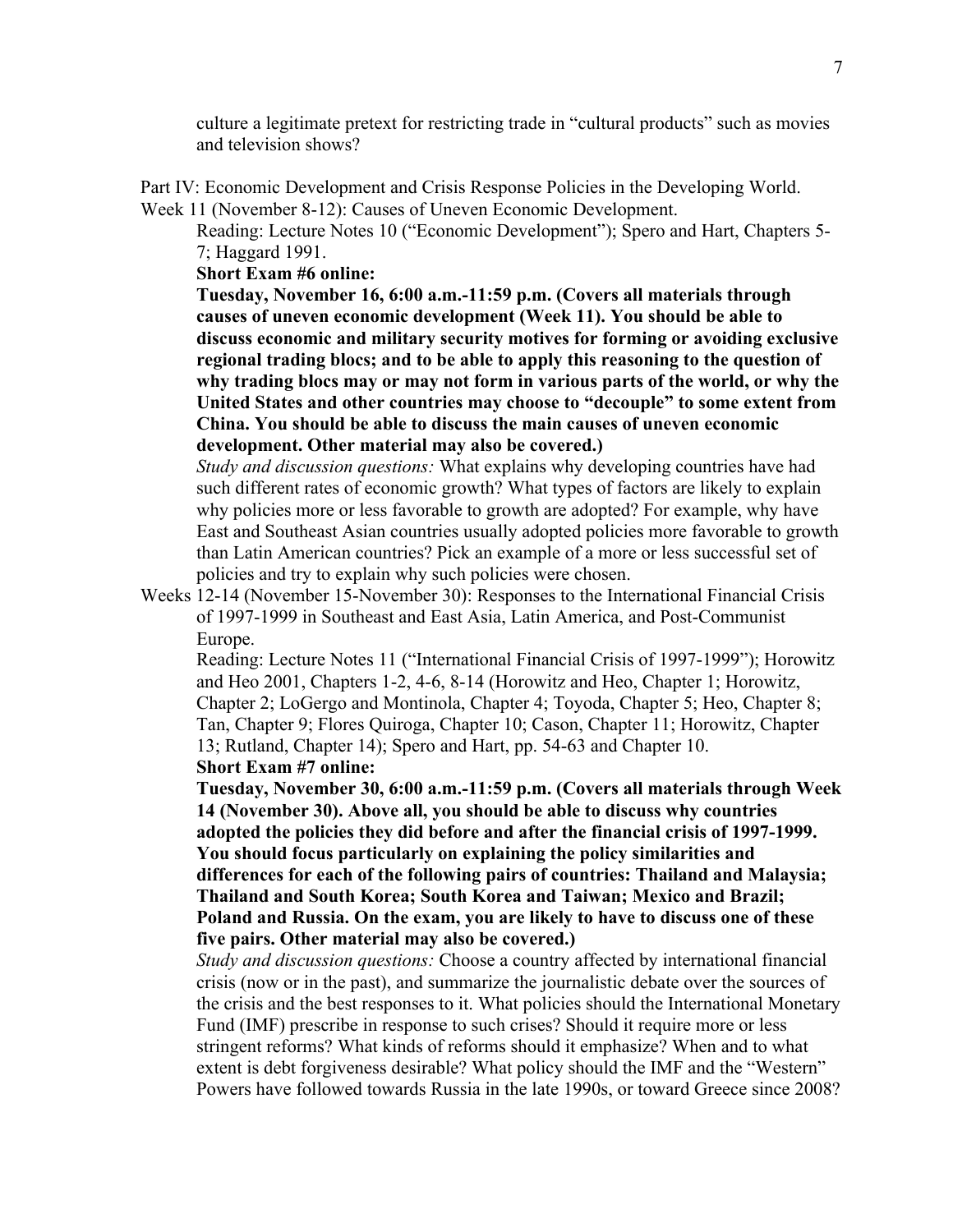How well did the IMF do in prodding Russia to deepen market reforms? Does Russia's strategic importance justify pursuing different policies than those considered best for other developing countries? Does the same logic apply to Greece since the 2008 Crisis?

Part V: Economic and Other Factors in Ending the Cold War.

Weeks 14-15 (December 1-December 14): Explaining the Collapse of the USSR. Reading: Lecture Notes 12 ("Explaining the Collapse of the USSR"); Rush 1993; Sestanovich 1993; Kontorovich 1993; Fairbanks 1993; Reddaway 1993. **Short Exam #8 online:**

**Thursday, December 16, 6:00 a.m.-11:59 p.m. (Covers all materials through the collapse of the USSR. Above all, you should focus on explaining the main causes of the Soviet Union's collapse, and discussing the relative importance of these factors. Other material may also be covered.)**

*Study and discussion questions:* How stable or unstable was the Soviet Union in the mid-1980s? How did internal and international factors interact to cause its collapse in 1989-1991? In particular, what role was played by the USSR's economic performance and by economic trends in the West and Japan? What was the effect of President Reagan's defense build-up? If not for the changes implemented by Mikhail Gorbachev, would the USSR still exist? For how long could it have survived? Did the U.S. economic sanctions against Cuba and North Korea improve or damage the prospects for political and economic reform, or did they make little difference? What are the implications of the Cold War and the Soviet collapse for the "New Cold War" between China and the United States?

### **Required Readings Available under "Content" on CANVAS course site:**

- Alt, James E. and Michael Gilligan. (1994) "The Political Economy of Trading States: Factor Specificity, Collective Action Problems, and Domestic Political Institutions," *Journal of Political Philosophy* 2, 2, 165-192.
- Bhagwati, Jagdish. (1988) *Protectionism*. Cambridge, MA: MIT Press.
- Coughlin, Cletus, K. Alec Chrystal and Geoffrey Wood. (2000) "Protectionist Trade Policies: A Survey of Theory, Evidence and Rationale," Federal Reserve Bank of St. Louis.
- Fairbanks, Charles. (1993) "The Nature of the Beast," *National Interest* 31, Spring, 46-56.
- Feldstein, Martin. (1997) "EMU and International Conflict," *Foreign Affairs* 76, 2 (Nov.- Dec.), 60-73.
- Feldstein, Martin. (2012) "The Failure of the Euro." *Foreign Affairs* 91, 1 (Jan.-Feb.), 105- 116.
- Frey, Bruno S. (1984) *International Political Economics*. New York: Basil Blackwell.
- Frieden, Jeffrey. (1994) "Exchange Rate Politics," *Review of International Political Economy* 1, 1, 81-98.
- Gourevitch, Peter Alexis. (1977) "International Trade, Domestic Coalitions, and Liberty: Comparative Responses to the Crisis of 1873-1896," *Journal of Interdisciplinary History* 8, 281-313.
- Haggard, Stephen. (1991) "Inflation and Stabilization," in Gerald M. Meier, ed., *Politics and Policymaking in Developing Countries: Perspectives on the New Political Economy*, 233-249. San Francisco: ICS Press.